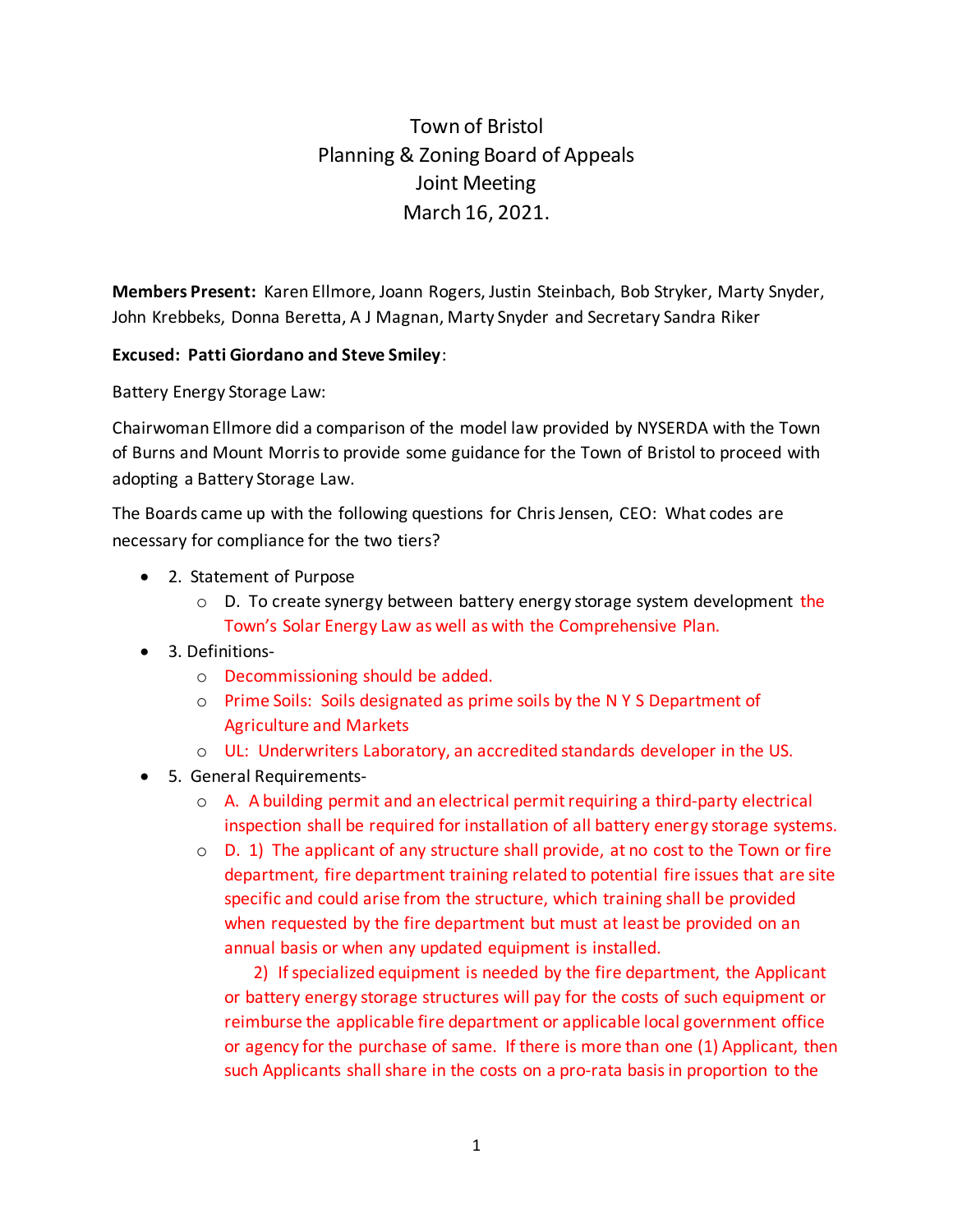## assessed value of the properties on which the structure owned by each Applicant is located.

- 7. Permitting Requirements for Tier 2 Battery Energy Storage Systems- Tier 2 Battery Energy Storage Systems are permitted through the issuance of a special use permit within all districts, excluding an area in an Agricultural District with Prime Soils unless for onsite use, and shall be subject to the Uniform Code and from the site plan review requirements set forth in this Section.
	- $\circ$  A. Applications for the installation of Tier 2 Battery Energy Storage System shall be:
		- 1. Reviewed by the Code Enforcement Officer for completeness. An application shall be complete when it addresses all matters listed in the Local Law including, but not necessarily limited to, (i) compliance with all applicable provisions of the Uniform Code and all applicable provisions of the energy Code and (ii) matters relating to the proposed battery energy storage system and Floodplain, Utility Lines and Electrical Circuitry, Signage, Lighting, Vegetation and Tree-Cutting, Noise, Decommissioning, Site Plan and Development, Special Use and Development, Ownership Changes, Safety, and Permit Time Frame and Abandonment. Applicants shall be advised within (10) business days of the completeness of their application or any deficiencies that must be addressed prior to substantive review.
			- 2. Subject to a public hearing to hear all comments for and against the application the reviewing Board of the Town shall have a notice printed in a newspaper of general circulation in the Town at least 10 days in advance of such hearing. Applicants shall have delivered the notice by first class mail to adjoining landowners or landowners within 500 feet of the property at least (10) days prior to such a hearing. Proof of mailing shall be provided to the Reviewing Board at the public hearing.
		- $\circ$  F. Noise. The [1 hour] average noise generated from the battery energy storage systems, components, and associated ancillary equipment shall not exceed a noise level of [60] dBA as measured at the outside wall of any non-participating residence occupied community building. Applicants may submit equipment and component manufacturers noise ratings to demonstrate compliance. The applicant may be required to provide Operating Sound Pressure Level measurements from a reasonable number of sampled locations at the perimeter of the battery energy storage system to demonstrate compliance with this standard.